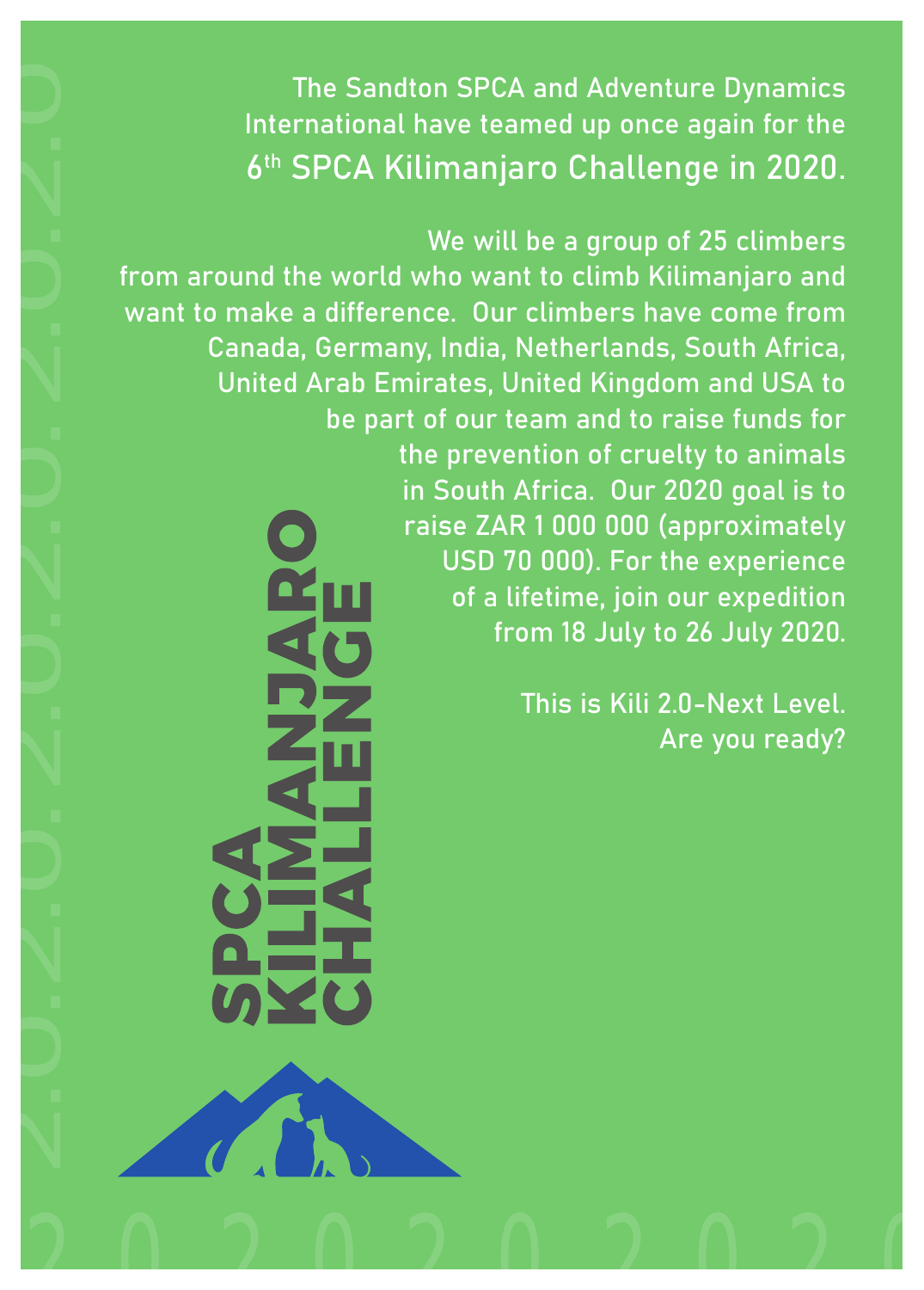## Table of Contents

## Page

| 8. |
|----|
| 9  |
|    |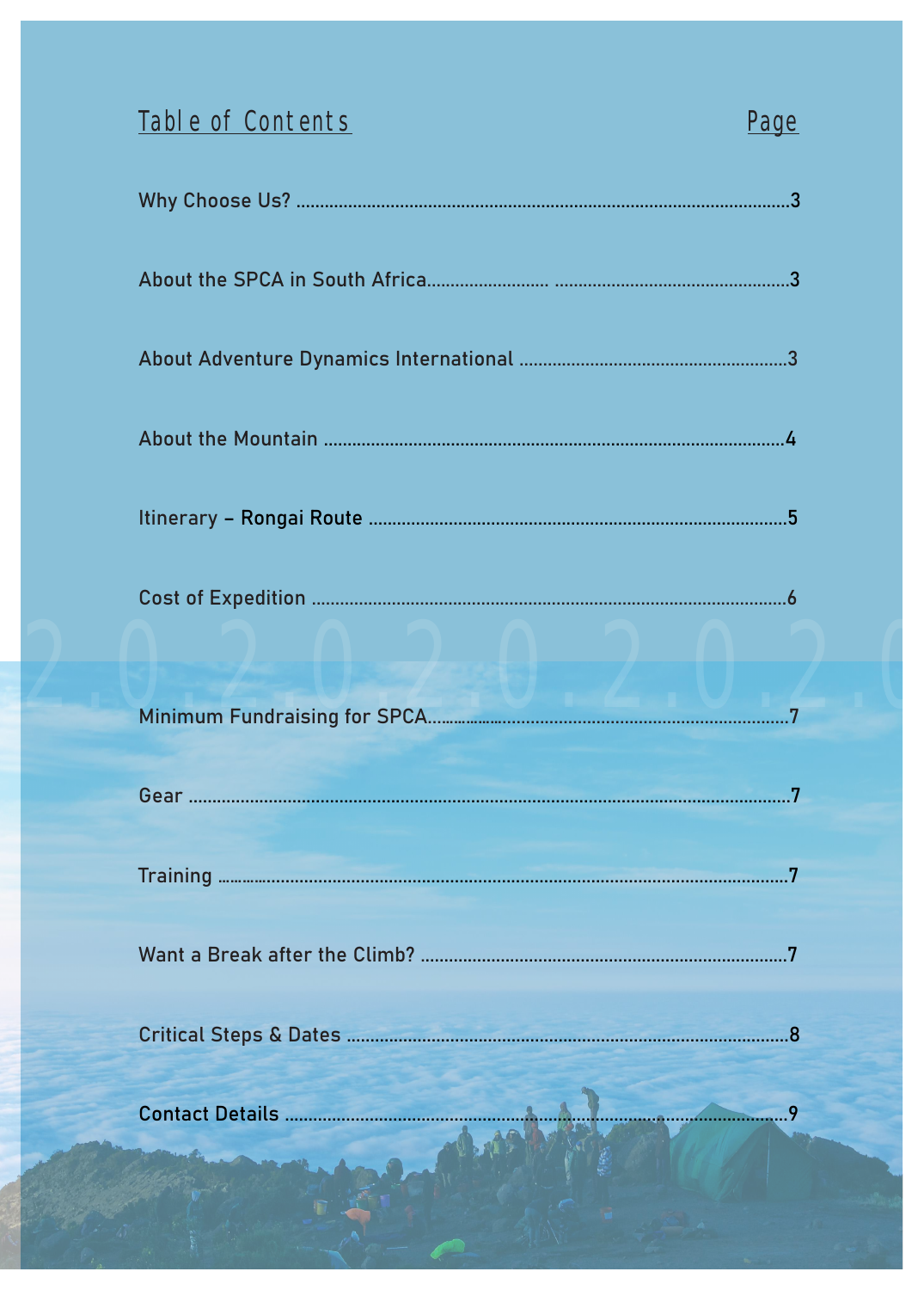#### 1. Why Choose Us?

Our expedition brings together people who have a passion to do something really hard and really great, and to use this opportunity for good. We will train together, physically and virtually, sharing training photos and tips, and getting to know each other before we arrive in Arusha, Tanzania to take on this incredible personal challenge.

#### 2. About the SPCA in South Africa- Our Purpose

Our objective is to serve and protect all animals, to uplift their welfare and to ensure that the protection they have under South African law is upheld and respected. The SPCAs in South Africa are not government funded and rely solely on donations from the public and our own fundraising. The Sandton SPCA is a registered non-profit organization in South Africa. We can provide section 18A tax certificates for all local donations.



#### 3. About Adventure Dynamics International- Our Support

Our chosen partner is Adventure Dynamics International (ADI), an operator that has been leading and guiding trips up Kilimanjaro for over 20 years. Sean Disney, the CEO of ADI, personally leads our expedition. Sean is supported by an experienced team of safe and enjoyable experience.

#### About Sean Disney

- • 25+ years' experience of mountaineering & guiding
- • 2 x Everest summiteer
- • 2 x 7 Summits summiteer
- • 25+ x Kilimanjaro summiteer (including 5 successful climbs with the SPCA)
- • Multiple summits of mountains in 7 Summits
- • First South African to complete GRAND SLAM with Vaughan de la Harpe (includes skiing to North and South Poles)
- • Co-author of the book 'Poles Apart with Some Pointy Bits in Between' with Vaughan de la Harpe.



**ADVENTURE** 

**DYNAMICS** 

**INTERNATIONAL**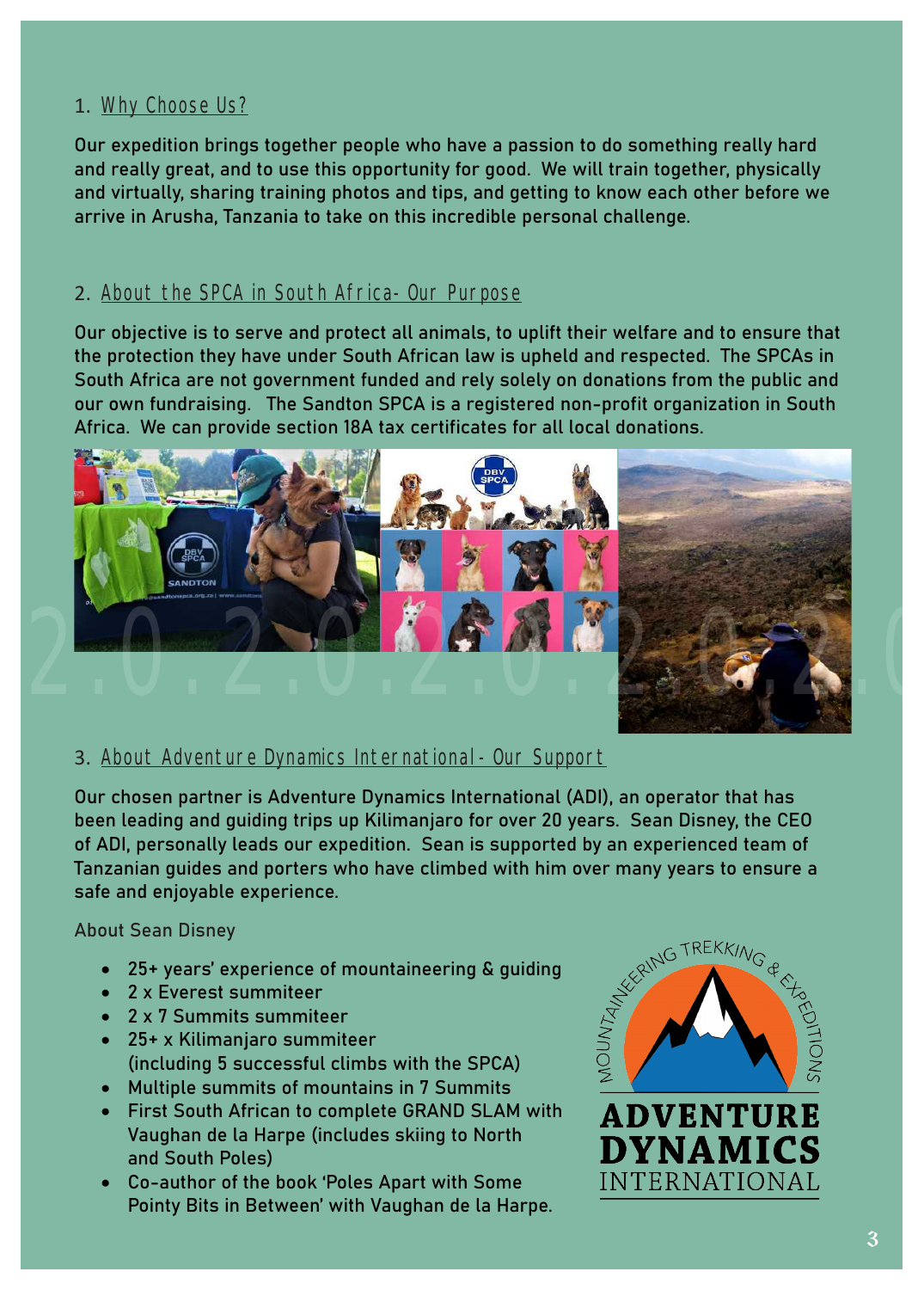## 4. About the Mountain- OUR CHAllenge 4. About the Mountain- OUR CHAI lenge

Mount Kilimanjaro in Tanzania is the highest freestanding mountain on earth. Its altitude is 5,895m, offering beauty and challenge to those who wish to climb her.

Kilimanjaro is situated 330kms south of the equator, close to the Indian Ocean. Her size and height strongly influence the climate and thus its vegetation, animal life and the climbing conditions. Her volcanic history has left igneous features like none other and her cone is a unique environment of great interest.

Although Kilimanjaro is an easily accessible mountain, it is at high altitude and no "walk in the park". The way to make Kilimanjaro a truly special trip is to be physically and mentally prepared. Climbing Kilimanjaro can be one of the most rewarding, but also one of the most difficult things that you ever do, so please do not underestimate this beautiful mountain!

An aspiring climber, about to set off for the summit with ADI, pondered whether climbing Kilimanjaro was a big deal:

 "Gillman's Point is 960m above Kibo Hut. That is almost the equivalent of 3 Empire State Buildings standing one on top of the other. The horizontal distance between Kibo Hut and Gillman's Point is roughly 3,000m so the gradient averages about 1:3.3 and the distance covered on the way up is about 3,300m, which is the equivalent of 9 Empire State Buildings laid end to end up the incline. The climb is not difficult in mountaineering terms; you could say it is equivalent to scrambling up a staircase more than 3 km long. Or you could say that it is equivalent to clambering up the side of 9 Empire State Buildings laid end to end at about sixteen degrees. But then at 4,710m, where the final ascent of Kilimanjaro begins, there is little more than half the density of oxygen that occurs on Manhattan or at the foot of most staircases. So, in effect, the aspiring climber attempts the equivalent of those feats with the equivalent of only one lung.

#### The result is agonizing, there is no other word for it".

An ascent of Kilimanjaro will take you from equatorial forests to arctic conditions, and through all the zones in between, in seven days. The range begins with the warm, dry plains with average temperatures of 30°C where Moshi and Arusha are situated. The beginning of the hike starts in a wide belt of wet tropical forest with plenty of huge trees and Spanish moss. We then travel through zones with generally decreasing temperatures and rainfall to the summit, where there is permanent ice and temperatures are below freezing.

Weather on Kilimanjaro is a direct result of the season of the year and the altitude on the mountain. August to October are cool and can have completely clear days, but usually a dripping cloud belt girdles the mountain above the forest and moorland. We hope for a totally clear day for our final ascent and the successful climber looks down from the summit on a vast sea of cloud with distant mountain peaks poking through the clouds like islands. The shorter rainy period from October to December often has thunderstorms that pass over the mountain, dropping rain as they go. Typically, the clouds disappear in the evening, leaving the nights and mornings clear with excellent visibility.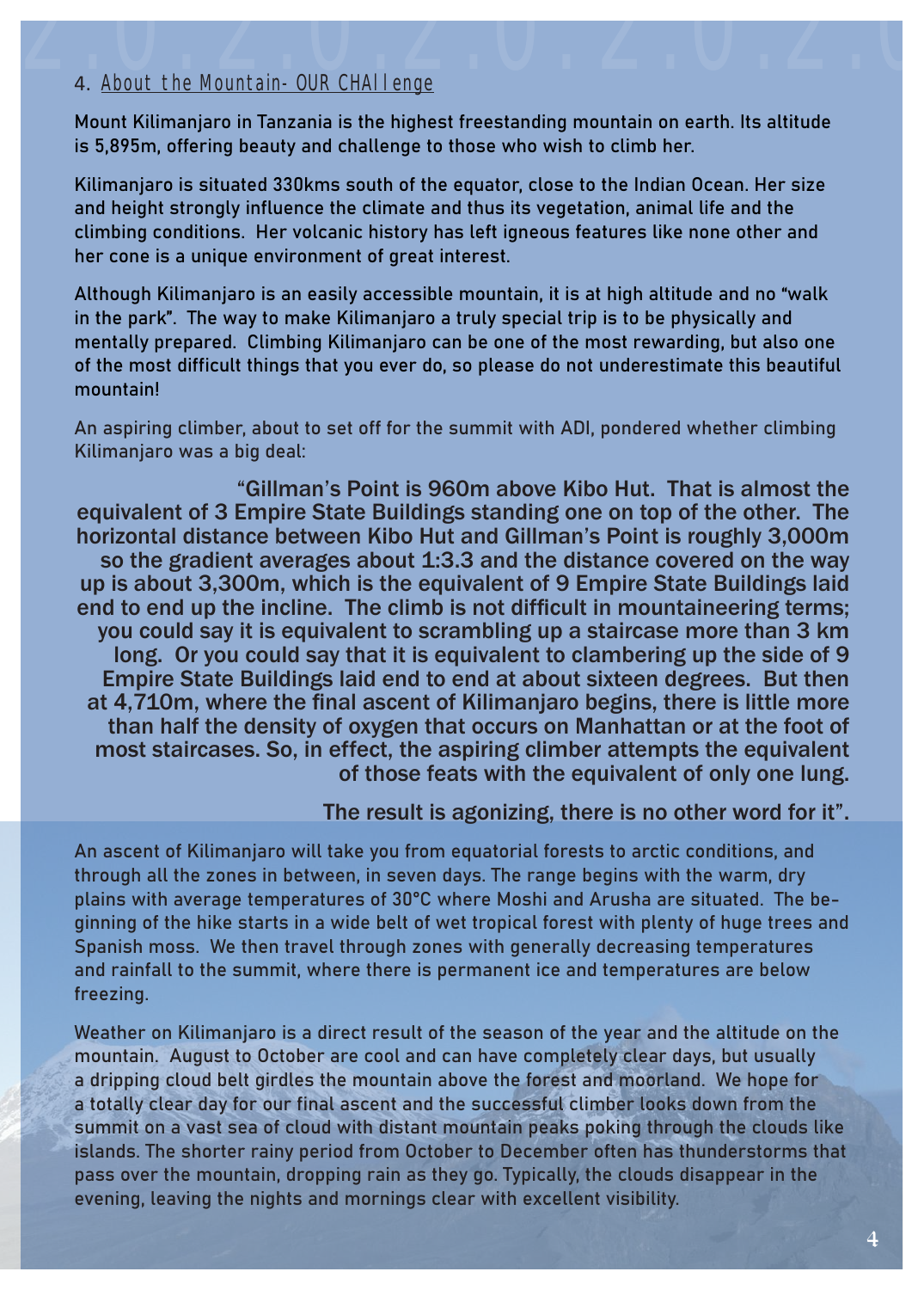#### 5. Itinerary – Rongai Route - OUR PLAN

18 July (Day 0) – Arrive at Kilimanjaro International Airport, Arusha, Tanzania. Transfer to the hotel for dinner and overnight.

19 July (Day 1) – Rongai Gate – 1st Caves Camp. Altitude: 1950m to 2600m. Breakfast and transfer to start of route. Register at Park Gate and transfer (approximately 2 1/2 hours) to the Rongai trailhead. Begin hiking from the village of Nale Moru. The small winding path crosses maize fields before entering pine forest, then climbs gently through a forest sheltering a variety of wildlife, including the Kilimanjaro Colobus monkey. Our campsite is on the edge of the moorland zone with expansive views.

20 July (Day 2) - 1st Caves Camp - Kikelewa Caves. Altitude: 2600m to 3450m. Challenging ascent to the "Second Cave" where you will relax and have lunch with superb views of Kibo and the ice fields on the crater rim. After lunch, proceed towards the jagged peaks of Mawenzi, where we camp in a sheltered valley near Kikelewa Caves.

21 July (Day 3) – Kikelewa Cave - Mawenzi Tarn Camp. Altitude: 3450m to 4335m. A short, but steep, climb up grassy slopes offers superb views of this wilderness area. The vegetation zone ends shortly before we reach our next camp at Mawenzi Tarn, spectacularly situated beneath the towering spires of Mawenzi. Spend the afternoon acclimatising.

22 July (Day 4) – Acclimatisation day at Mawenzi Tarn. "Climb high and sleep low", as the expression goes. For those who wish to do some climbing, we will do some short scenic hikes from the camp. Alternatively, you may stay at camp and relax in preparation for the final ascent.

23 July (Day 5) - Mawenzi Tarn Camp - Kibo Hut Altitude: 4335m to 4750m. We cross the saddle between Mawenzi and Kibo to reach Kibo Campsite. The remainder of the day is spent resting in preparation for the final ascent.

24 July (Day 6) - FINAL ASCENT - Crater Camp - Uhuru Peak - Horombo Hut. Altitude: 4335m to 5895m then down to 3720m. Prepare for a very early start (midnight) and the final challenge to reach Uhuru Peak (5895m). You will take in your day pack energy bars (biltong\*\* is also very good) and munch along the way. You will hike slowly on a switchback trail through loose volcanic scree. You will stop to rest for a short time to enjoy the spectacular sunrise over Mawenzi and then continue to Uhuru Peak, passing close to spectacular glaciers and ice cliffs in the summit area. Descend to Kibo for a rest and then continue down the Marangu Route to Horombo Camp.

\*\*For the non-South Africans on the climb, biltong is dried meat (beef or game). It's salty and tasty!

25 July (Day 7) – Altitude: 3720m to 1900m. Descend steadily through the moorland, past Mandara Hut and through a lush rain forest to the Marangu Park Gate where transport will be waiting to drive us back to Moshe. Overnight at the hotel, and it's time for a well-deserved hot shower, dinner and relaxation.

26 July - Return flight home or to your onward journey (Zanzibar or local safaris are great post-climb trips).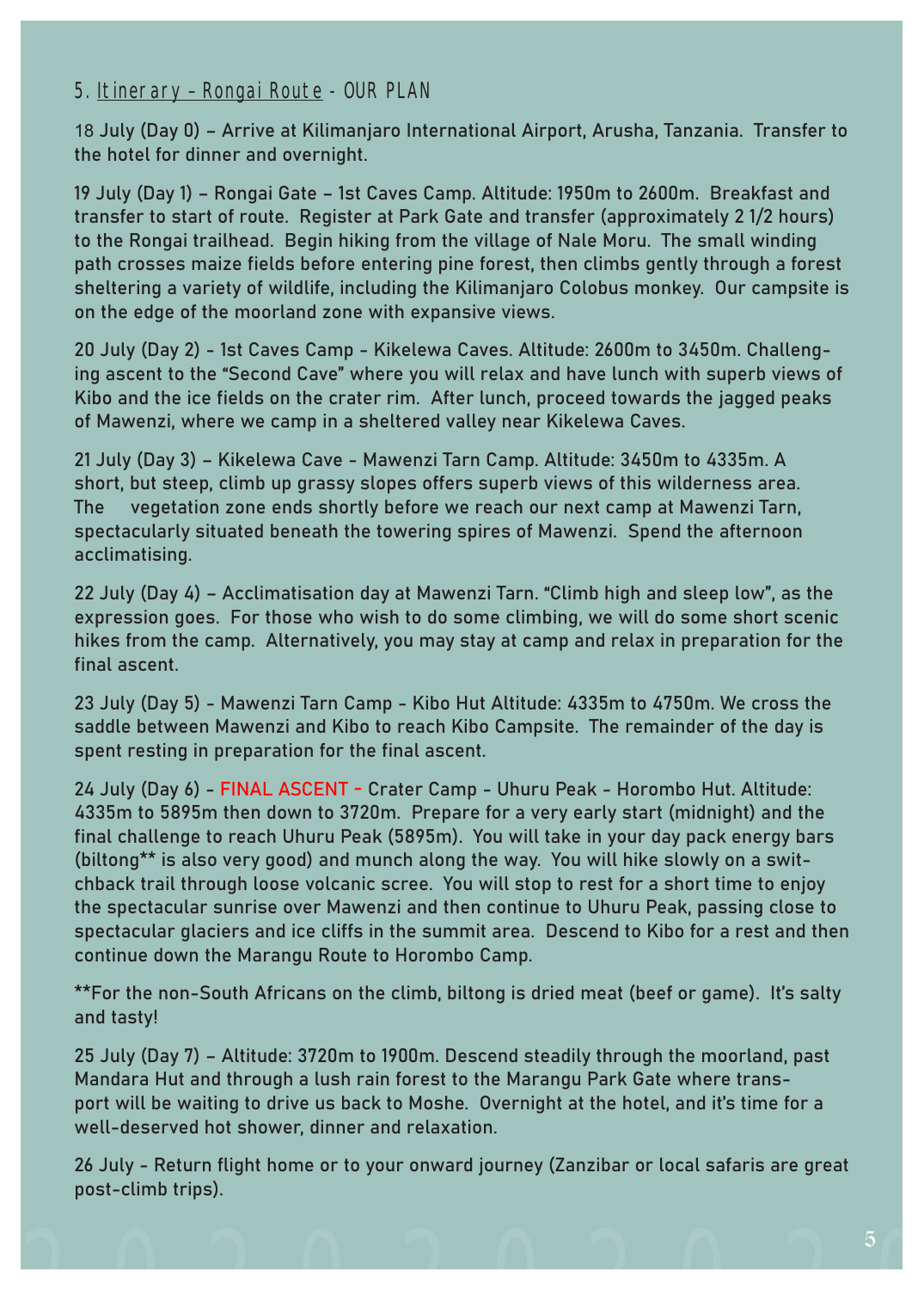## 2.0.2.0. 6. Cost of Expedition 2.0.2.0. 2.0.2.0

Rongai Route 7 days / 6 nights + 2 travelling days

Package Cost Rongai Route = USD 2 400 excluding flights

Approximate Flight Cost from Johannesburg = ZAR 8 500 – 9 500

The total cost of the trip is determined by USD exchange rates and the flight costs, which cannot be confirmed until booked and paid. For those leaving from Johannesburg, flights will be arranged by ADI on payment in full of flight costs. For those joining us from outside of Johannesburg, flight arrangements can be made separately to meet up with the expedition in Kilimanjaro.

A deposit of USD 1 000 per person is required to secure your booking PLUS payment of confirmed airfare (if applicable), with final payment for the package due six weeks prior to departure. Invoices for the cost of the package are in USD. ADI will convert local currencies to USD at the bank-selling rate applicable on the day of invoicing). Out of country payments are to be made by your bank to Adventure Dynamics International in SA. Please refer to critical dates section for more information.

N.B. July is an extremely popular time of the year to climb Kilimanjaro and flights are subject to availability and price changes. We highly recommend that you decide quickly whether you want to be part of this expedition so that your flight can be secured.

PACKAGE includes:

- Fully guided premium expedition package led by internationally renowned mountaineer, Sean Disney
- • 2 nights' accommodation at a "Tanzanian 4 star" mountain lodge on a dinner, B&B basis
- • All porters fees, park fees, camping accommodation and meals on the mountain
- • 2 airport transfers in Tanzania
- • 1 embroidered 100 series expedition fleece and ADI buff
- • Training program designed by ADI
- • Free gear rental of certain items.

#### PACKAGE excludes:

- • Lunches off the mountain, drinks, items of a personal nature.
- Hospitalisation, evacuation or medical costs.\*
- • Any costs outside the itinerary.

KA KA SIKITAKA

- • Any aviation fuel tax surcharge (beyond our control and set by the airline).
- Any increase in park permit and entrance fees, camping fees or other associated park or government fees.

6

- Tips for Tanzanian guides (recommended minimum USD 150 per climber).
- Spending money for drinks, curios and extras.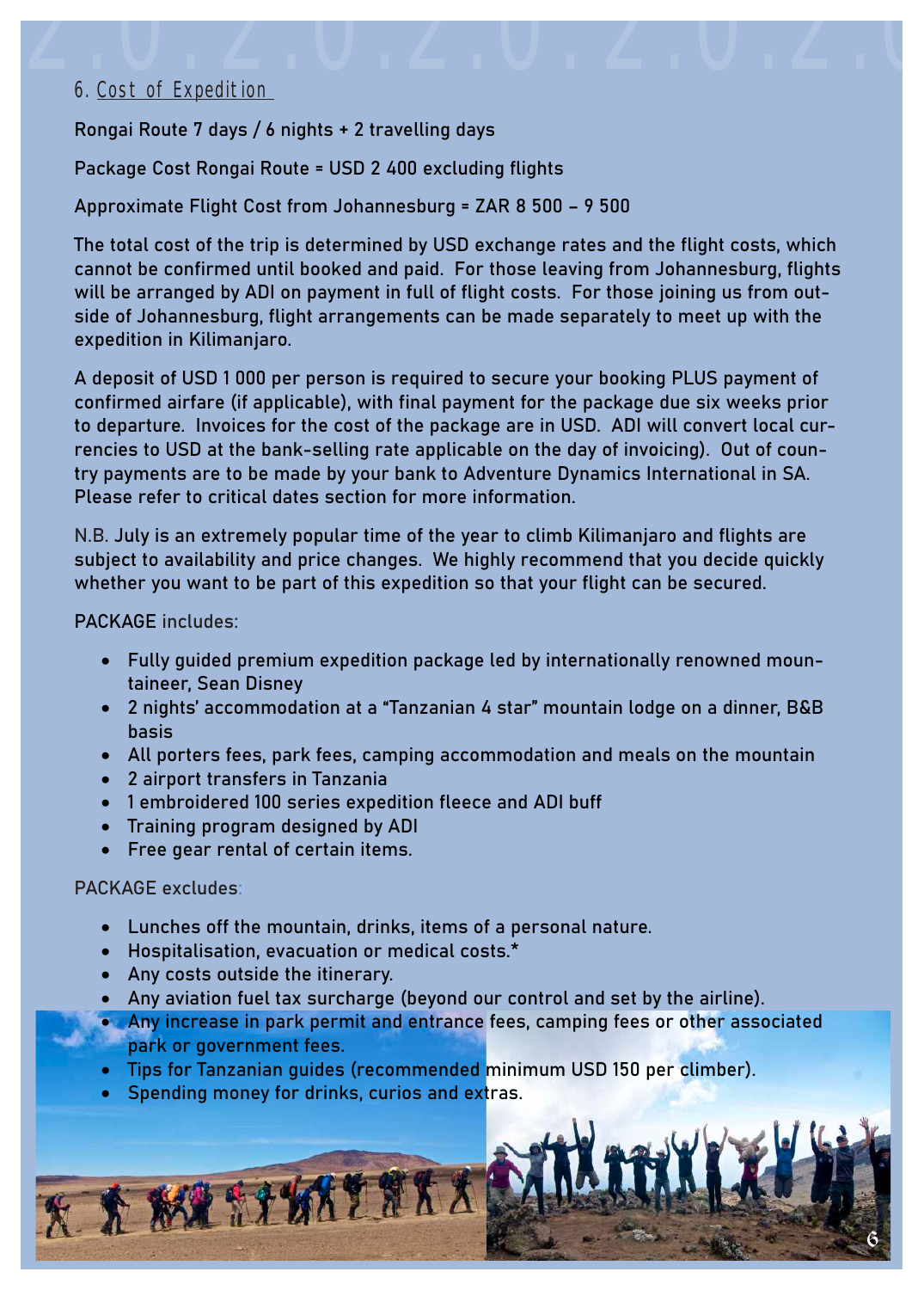N.B. Make sure your health care provider will provide medical and hospital cover for the climb. It is highly recommended that you get this confirmation in writing. This will not include evacuation cover. Should you wish, you can purchase insurance including evacuation cover through www.globalrescue.com. We also recommend travel insurance.

#### 7. Minimum Fundraising for SPCA

Each climber must raise a minimum of ZAR 15 000 (approx. USD 1 000) for the SPCA. That is the equivalent of about ZAR 2.55 for each meter climbed on the mountain (5895m) or USD 17 cents per meter. The highest amount raised in 2019 was ZAR 50 000 and the highest amount ever raised by a single climber was ZAR 125 000 in the 2017 expedition! We will give you some fundraising ideas, but also encourage you to be creative.

Please note that you will not be allowed to join the expedition in Tanzania if you have not paid your minimum contribution in full to the Sandton SPCA before the climb and signed the required indemnities for ADI and the Sandton SPCA.

#### 8. Gear

We will provide a full breakdown of the gear required upon payment of the deposit or go to www.spcakilichallenge.com. Certain gear rental is included free of charge in the expedition cost: day pack, sleeping bag rated -8 degrees, waterproof / windproof jacket, fleece jacket, 80 liter duffle bag, windproof gloves, head torch (excluding batteries), snow gaiters, sleeping mat. ADI may require a deposit for any gear that is damaged or not returned.

We recommend that you carry all important gear with you e.g. boots, cameras, medicines and any irreplaceable items.

#### 9. Training Programme

2.0.2.0.2.0.2.0. 2.0.2.0 On booking you will be sent a training programme designed for success on the mountain. This should be started at least 6 weeks before departure, but the earlier you start your training the more enjoyable you will find your climb. The training program maximizes your chances of success on Kilimanjaro, mentally and physically preparing you for the climb. Kilimanjaro does not require technical mountaineering skills, but requires physical and mental endurance. You don't need to be a top athlete, but you need to be physically and mentally prepared. You will walk up to 20km in one day. The high altitude and long summit day add additional physical and mental challenge.

For those based in Johannesburg, we encourage expedition members to participate in the organized SPCA training events – mainly hiking and stairs training. We encourage all expedition members to share their training and preparation via social media to motivate each other and build that team spirit that will carry us to the summit when the mountain gets cold and the air gets thin! This is what makes our SPCA expedition so popular.

#### 10. Want a Break after the Climb?

We can offer suggestions for local safaris or Zanzibar, which are popular post-climb destinations. There is also on option to attend a local school in Tanzania which is attended by many of the children of our porters and guides. There will be a separate cost for this trip and suggested donation to assist the school, but well worth the experience.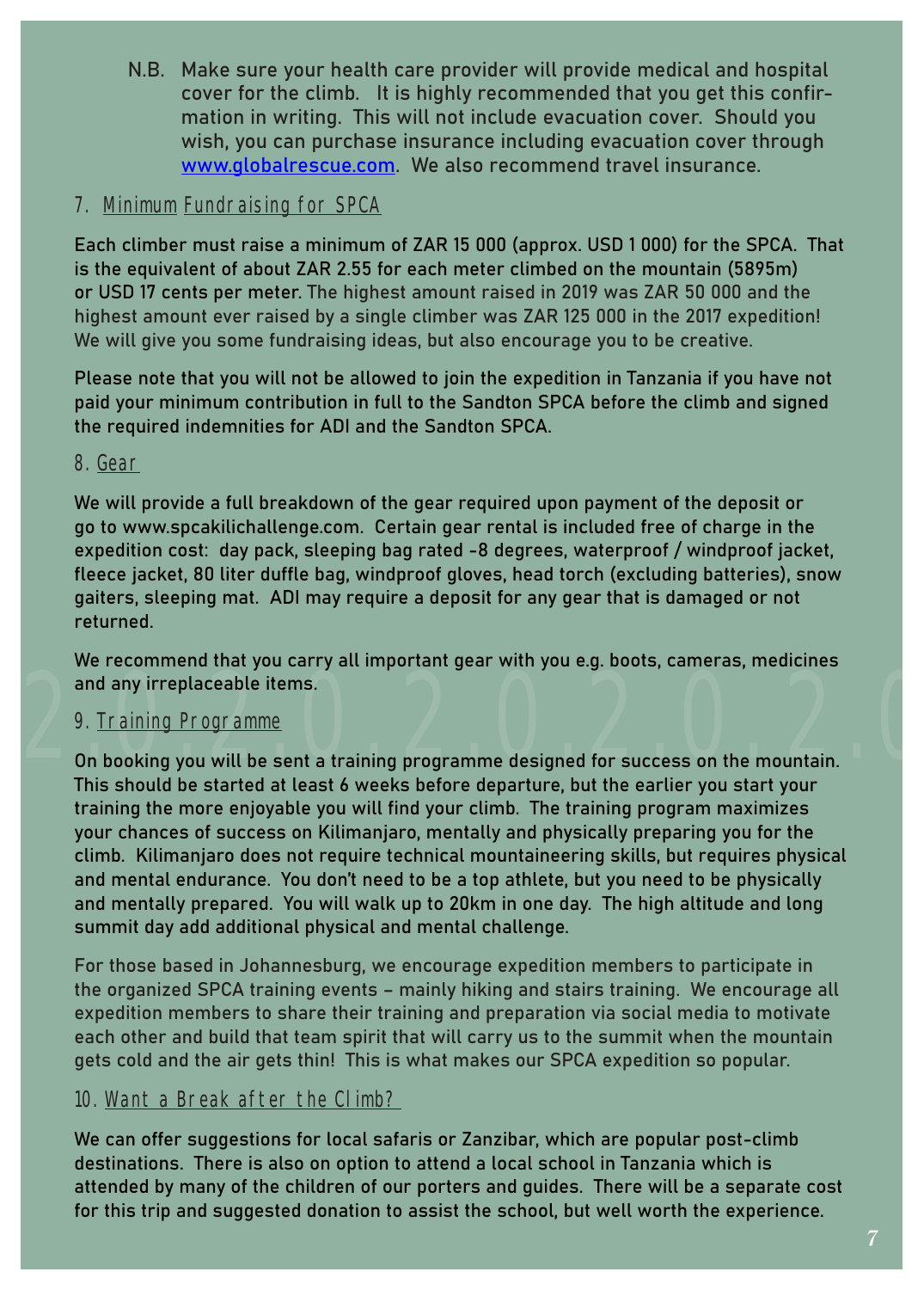### 11. Critical Steps & Dates

| <b>Critical Step</b>                           | What you need to do                                                                                                                                                                                                                                                                                                                                                                                                                                     | <b>When</b>   |
|------------------------------------------------|---------------------------------------------------------------------------------------------------------------------------------------------------------------------------------------------------------------------------------------------------------------------------------------------------------------------------------------------------------------------------------------------------------------------------------------------------------|---------------|
| <b>Contact Expedition Co-or-</b><br>dinator    | Email Stephanie Brown on spcakili-<br>manjaro@gmail.com                                                                                                                                                                                                                                                                                                                                                                                                 | <b>ASAP</b>   |
| Reserve your place on the<br>expedition.       | Pay USD 1 000 deposit to ADI &<br>50% of flight cost. N.B. Balance<br>due on 7 days written notice from<br>ADI.                                                                                                                                                                                                                                                                                                                                         | <b>ASAP</b>   |
| <b>Check travel documents</b>                  | Ensure that you have an up-to-<br>date passport, health insurance,<br>inoculations and visa (if applica-<br>ble). Please note that required<br>inoculations vary from country<br>to country and are subject to<br>change. Please also check the<br>requirements in any countries<br>where you will "stop over".                                                                                                                                         | 31 May 2020   |
| Pay minimum fundraising<br>fee to Sandton SPCA | Provide confirmation of payment of<br>ZAR 15 000 to Stephanie Brown at<br>spcakilimanjaro@gmail.com                                                                                                                                                                                                                                                                                                                                                     | 30 June 2020  |
| <b>Purchase USD</b>                            | You need a minimum USD 150 for<br>tips for mountain guides.* Extras<br>are in USD so we recommend you<br>bring additional cash for souvenirs,<br>cold Kilimanjaro beer at the bottom<br>of the mountain, etc. Most climbers<br>wish to give more than USD 150<br>to the guides after they experience<br>the support that they offer in ensur-<br>ing their comfort and getting them<br>to the summit (and back down)!<br>*Stephanie recommends USD 250. | 15 July 2020  |
| Departure Date ex<br>Johannesburg              | Arrive at OR Tambo at least 3 hours<br>before your flight. N.B. Although<br>departure is early on Saturday,<br>25 July ex Johannesburg, please<br>note that you need to be at the<br>airport on the evening of Friday,<br>24 July!                                                                                                                                                                                                                      | 25 July 2020  |
| <b>Return home forever</b><br>changed.         | Arrive at OR Tambo and the end of<br>your incredible adventure!                                                                                                                                                                                                                                                                                                                                                                                         | 2 August 2020 |

2.0.2.0.2.0.